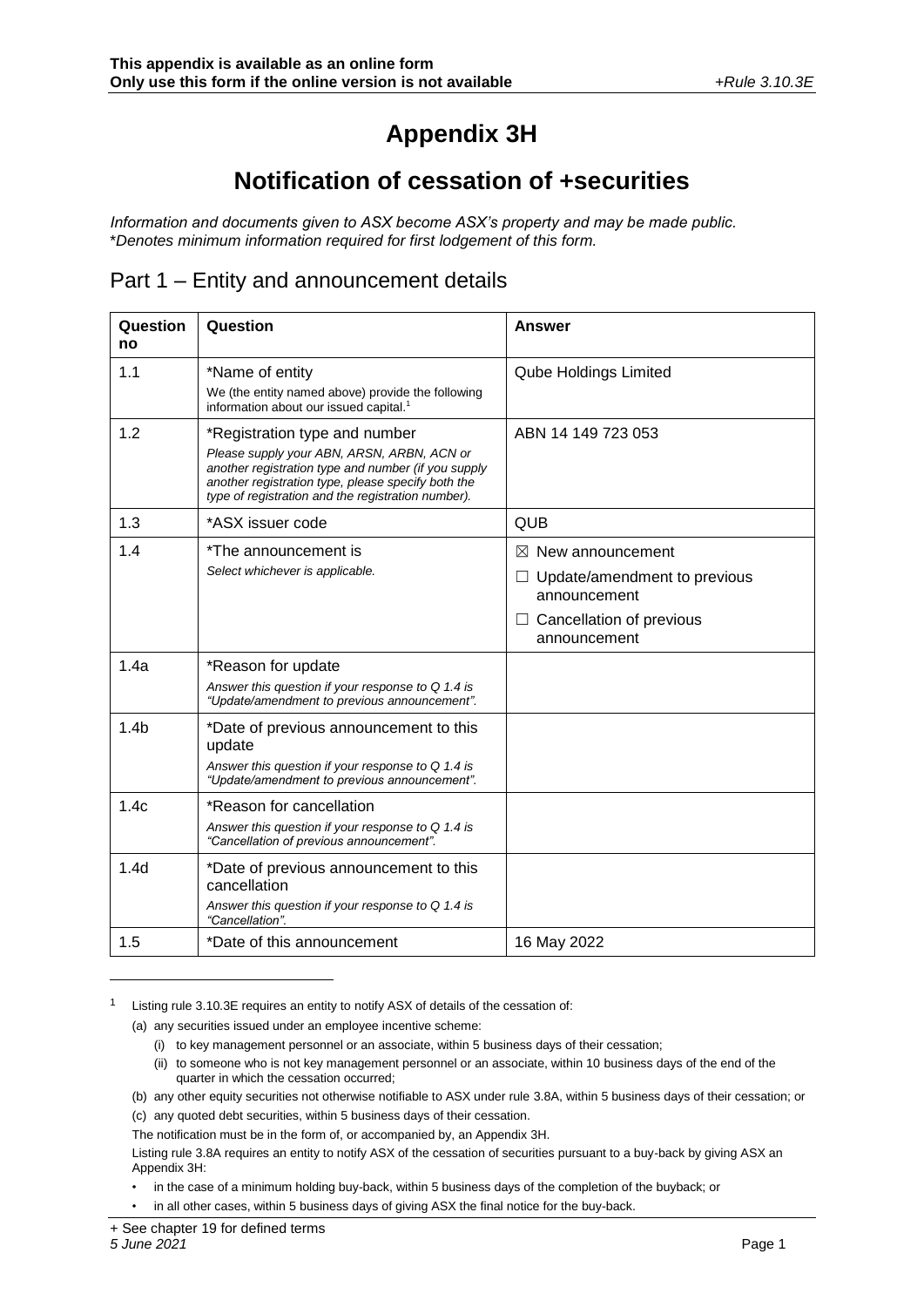### Part 2 – Details of +equity securities or quoted +debt securities that have ceased

| Question<br>No. | Question                                                                                                                                                                                                                                                                                                                               | <b>Answer</b>                                                                                                                                  |
|-----------------|----------------------------------------------------------------------------------------------------------------------------------------------------------------------------------------------------------------------------------------------------------------------------------------------------------------------------------------|------------------------------------------------------------------------------------------------------------------------------------------------|
| 2.1             | *ASX +security code and description                                                                                                                                                                                                                                                                                                    | <b>ASX Security Code: QUB</b>                                                                                                                  |
|                 |                                                                                                                                                                                                                                                                                                                                        | <b>Security Description: Ordinary Shares</b>                                                                                                   |
| 2.2             | *Number of securities that have ceased                                                                                                                                                                                                                                                                                                 | 154,438,667                                                                                                                                    |
| 2.3             | *Reason for cessation<br>Note: the conversion of a convertible security (which<br>is notifiable to ASX under Listing Rule 3.10.3B) is not                                                                                                                                                                                              | Expiry of option or other convertible<br>$\Box$                                                                                                |
|                 |                                                                                                                                                                                                                                                                                                                                        | security without exercise or conversion                                                                                                        |
|                 | regarded as the "cessation" of the convertible<br>security for the purposes of this rule. Likewise, the<br>payment up of a partly paid security resulting in it<br>becoming a fully paid security (which is notifiable to<br>ASX under Listing Rule 3.10.3D) is not regarded as<br>the "cessation" of the partly paid security for the | $\Box$<br>Lapse of conditional right to securities<br>because the conditions have not been,<br>or have become incapable of being,<br>satisfied |
|                 | purposes of this rule.                                                                                                                                                                                                                                                                                                                 | Cancellation pursuant to a minimum<br>⊔.<br>holding buy-back                                                                                   |
|                 |                                                                                                                                                                                                                                                                                                                                        | Cancellation pursuant to an employee<br>ப<br>share scheme buy-back                                                                             |
|                 |                                                                                                                                                                                                                                                                                                                                        | Cancellation pursuant to an on-market<br>ш<br>buy-back                                                                                         |
|                 |                                                                                                                                                                                                                                                                                                                                        | Cancellation pursuant to an equal<br>$\boxtimes$<br>access scheme buy-back                                                                     |
|                 |                                                                                                                                                                                                                                                                                                                                        | $\Box$ Cancellation pursuant to a selective<br>buy-back                                                                                        |
|                 |                                                                                                                                                                                                                                                                                                                                        | Cancellation pursuant to another form<br>ப<br>of buy back                                                                                      |
|                 |                                                                                                                                                                                                                                                                                                                                        | Cancellation pursuant to a reduction of<br>⊔.<br>capital                                                                                       |
|                 |                                                                                                                                                                                                                                                                                                                                        | Cancellation pursuant to a scheme of<br>ப<br>arrangement or other reconstruction                                                               |
|                 |                                                                                                                                                                                                                                                                                                                                        | Cancellation by agreement between<br>ш<br>the entity and the holder                                                                            |
|                 |                                                                                                                                                                                                                                                                                                                                        | $\Box$ Repayment or redemption of<br>+convertible debt security without<br>conversion                                                          |
|                 |                                                                                                                                                                                                                                                                                                                                        | Repayment or redemption of quoted<br>⊔<br>+debt security                                                                                       |
|                 |                                                                                                                                                                                                                                                                                                                                        | Redemption of redeemable preference<br>ш<br>securities                                                                                         |
|                 |                                                                                                                                                                                                                                                                                                                                        | Redemption of units                                                                                                                            |
|                 |                                                                                                                                                                                                                                                                                                                                        | Cancellation of partly paid +securities<br>ப<br>upon which a call or instalment has<br>not been paid                                           |
|                 |                                                                                                                                                                                                                                                                                                                                        | Other                                                                                                                                          |
|                 |                                                                                                                                                                                                                                                                                                                                        | If you have selected 'other' please provide additional<br>details regarding the reason for cessation here:                                     |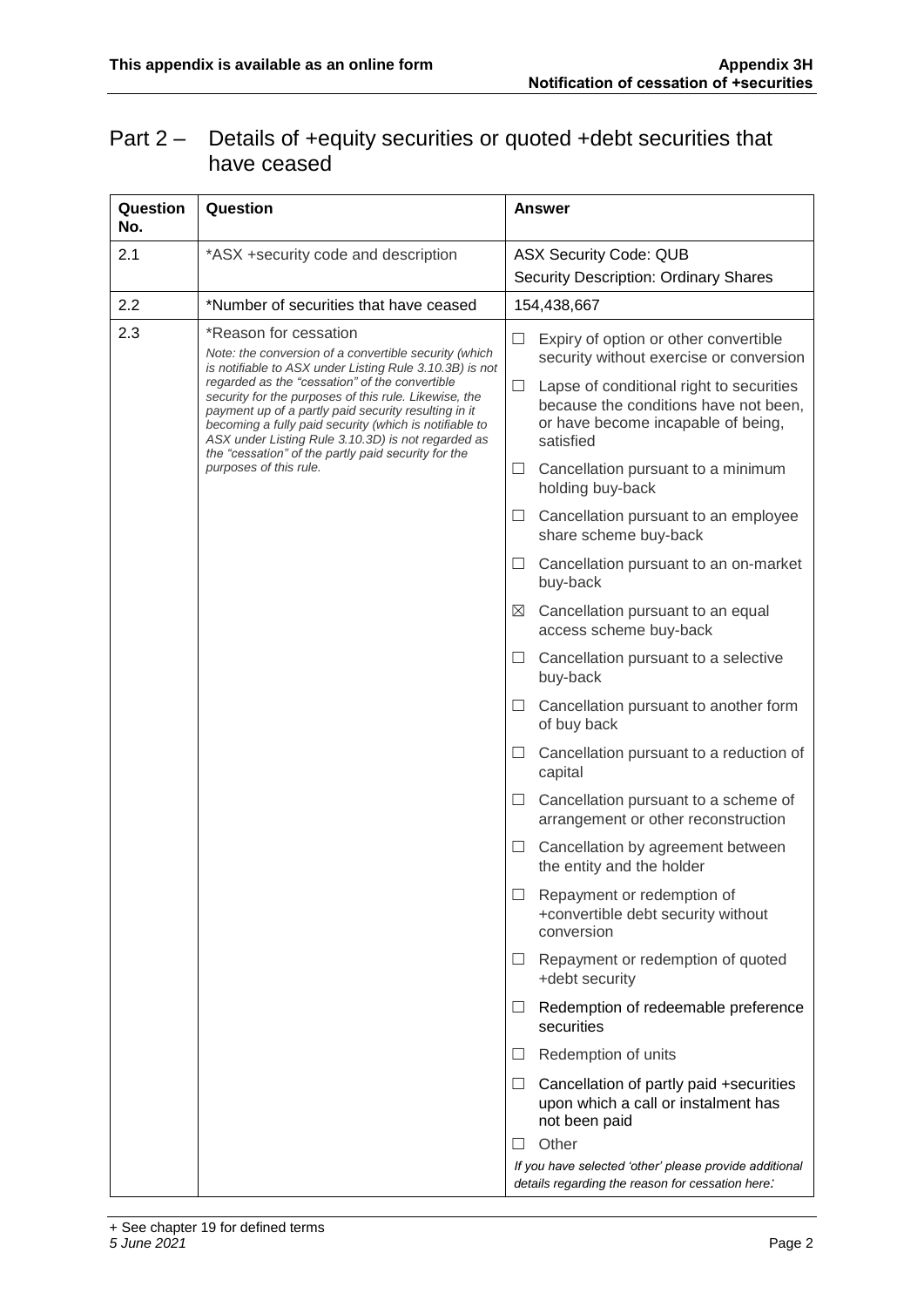| 2.4              | *Date of cessation                                                                                                                                                                                                                                                                                                                                                                                                                              | 16 May 2022             |
|------------------|-------------------------------------------------------------------------------------------------------------------------------------------------------------------------------------------------------------------------------------------------------------------------------------------------------------------------------------------------------------------------------------------------------------------------------------------------|-------------------------|
| 2.5              | *Is the entity paying any consideration for<br>the cessation?<br>Example: the payment of an amount to the holder of<br>an option or right as consideration for the holder to<br>agree to a cancellation of the option or right.<br>The repayment of the principal amount of a<br>convertible debt security or quoted debt security in<br>accordance with its terms is not regarded as<br>consideration paid for the cessation of that security. | Yes                     |
| 2.6              | *In what currency is the consideration<br>being paid?<br>Answer this question if your response to Q 2.5 is<br>"Yes"                                                                                                                                                                                                                                                                                                                             | AUD - Australian Dollar |
| 2.6a             | *Consideration amount per +security paid<br>by the entity for the cessation<br>Answer this question if your response to Q 2.5 is<br>"Yes"<br>The consideration amount per security should be<br>provided per the currency specified in Q2.6.<br>Note: This question is not applicable for buy-back<br>events (i.e. Minimum Holding, Employee, On-Market,<br>Equal Access, Selective),                                                           |                         |
| 2.6 <sub>b</sub> | *Total consideration paid or payable for<br>the securities<br>The total consideration amount should be provided<br>per the currency specified in Q2.6.<br>Note: This question is applicable to buy-back events<br>only (i.e. minimum holding, employee share scheme,<br>on-market, equal access scheme, selective or other),                                                                                                                    | AUD 399,996,147.53      |
| 2.7              | Any other information the entity wishes to<br>notify to ASX about the cessation?                                                                                                                                                                                                                                                                                                                                                                | Not applicable          |

*Repeat the above questions if you are advising the cessation of more than one security class.*